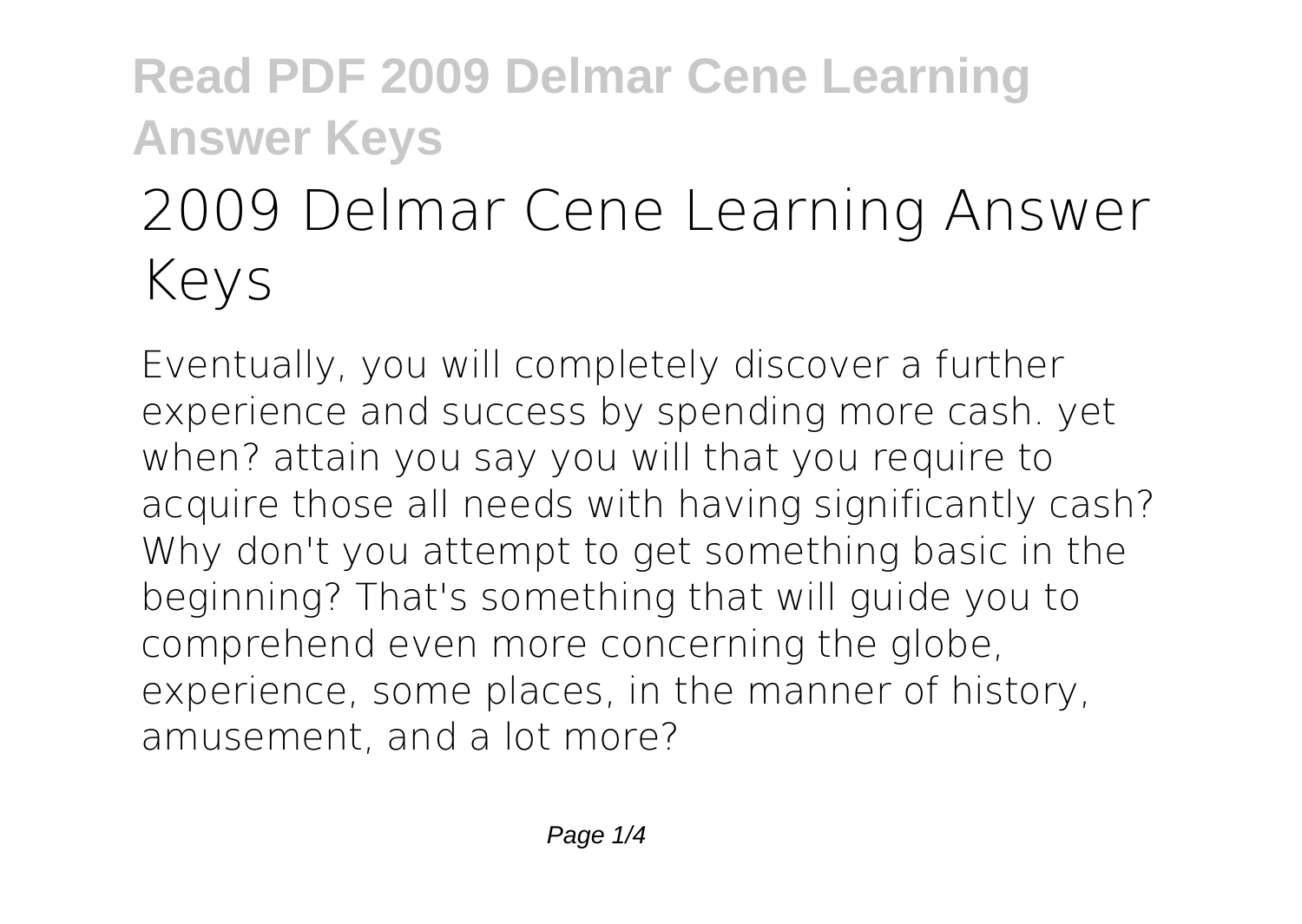It is your totally own period to exploit reviewing habit. in the middle of guides you could enjoy now is **2009 delmar cene learning answer keys** below.

**2009 Delmar Cene Learning Answer** Negligence is a branch of the law of tort that deals with unintentional torts. However, courts hold it as one of the misconducts that cause the victims injuries either to their bodies or their

**BUS503 Principles Of Commercial Law** Partial thromboplastin time (PTT) and activated partial thromboplastin time (aPTT) are used to test for the same functions; however, in aPTT, an activator is Page 2/4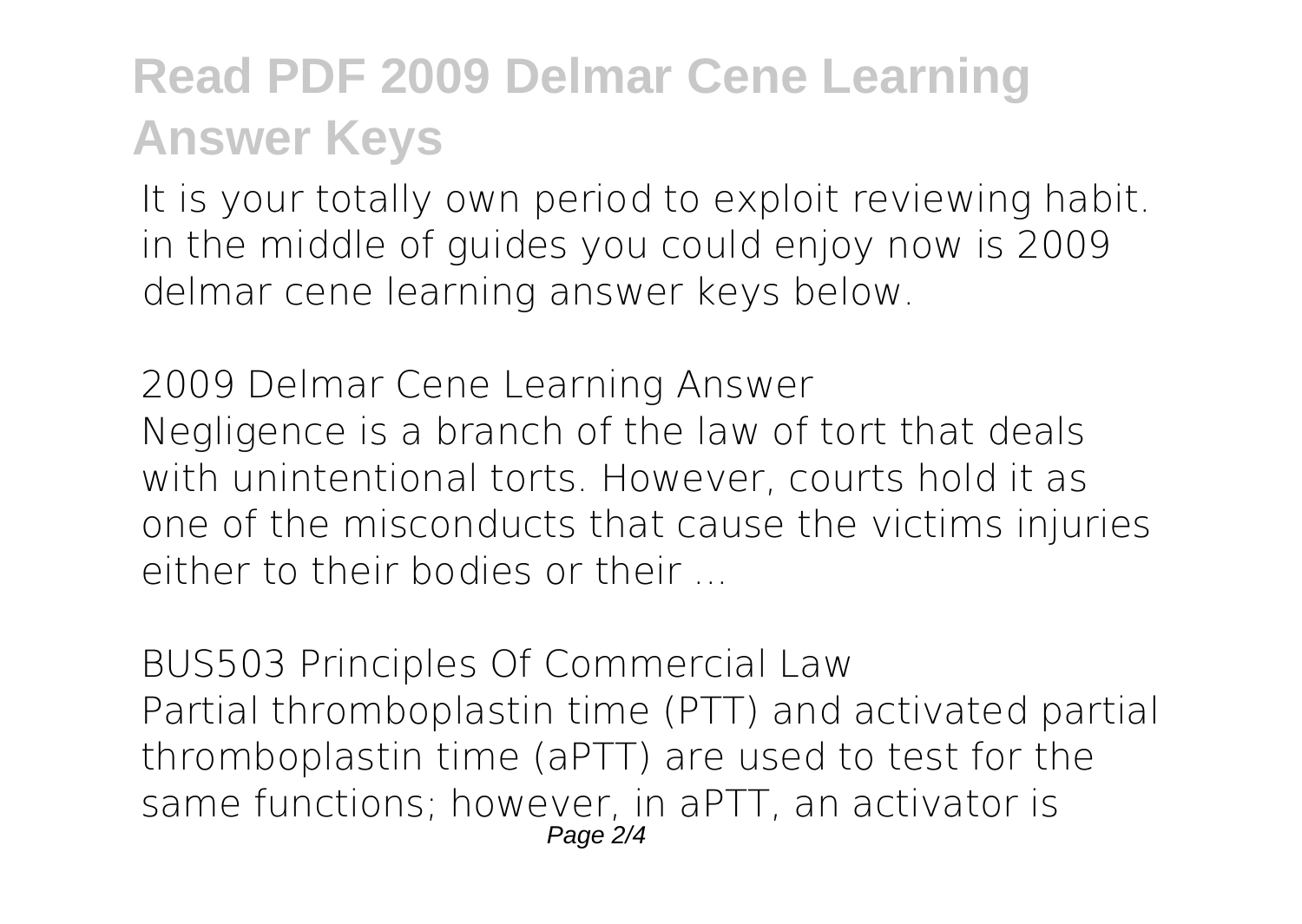added that speeds up the clotting time ...

...

**What is the reference range of partial thromboplastin time (PTT) and activated partial thromboplastin time (aPTT)?**

Author: Muhammad Bader Hammami, MD; Chief Editor: Eric B Staros, MD more... Blood studies. Pagana KD, Pagana TJ, eds. Mosby's Manual of Diagnostic and Laboratory Tests. 4th ed. St. Louis, Mo

**How should a shortened activated partial thromboplastin time (aPTT) be interpreted?** Fayolle, Alain and Bégin, Lucie 2009. Entrepreneuriat Page 3/4